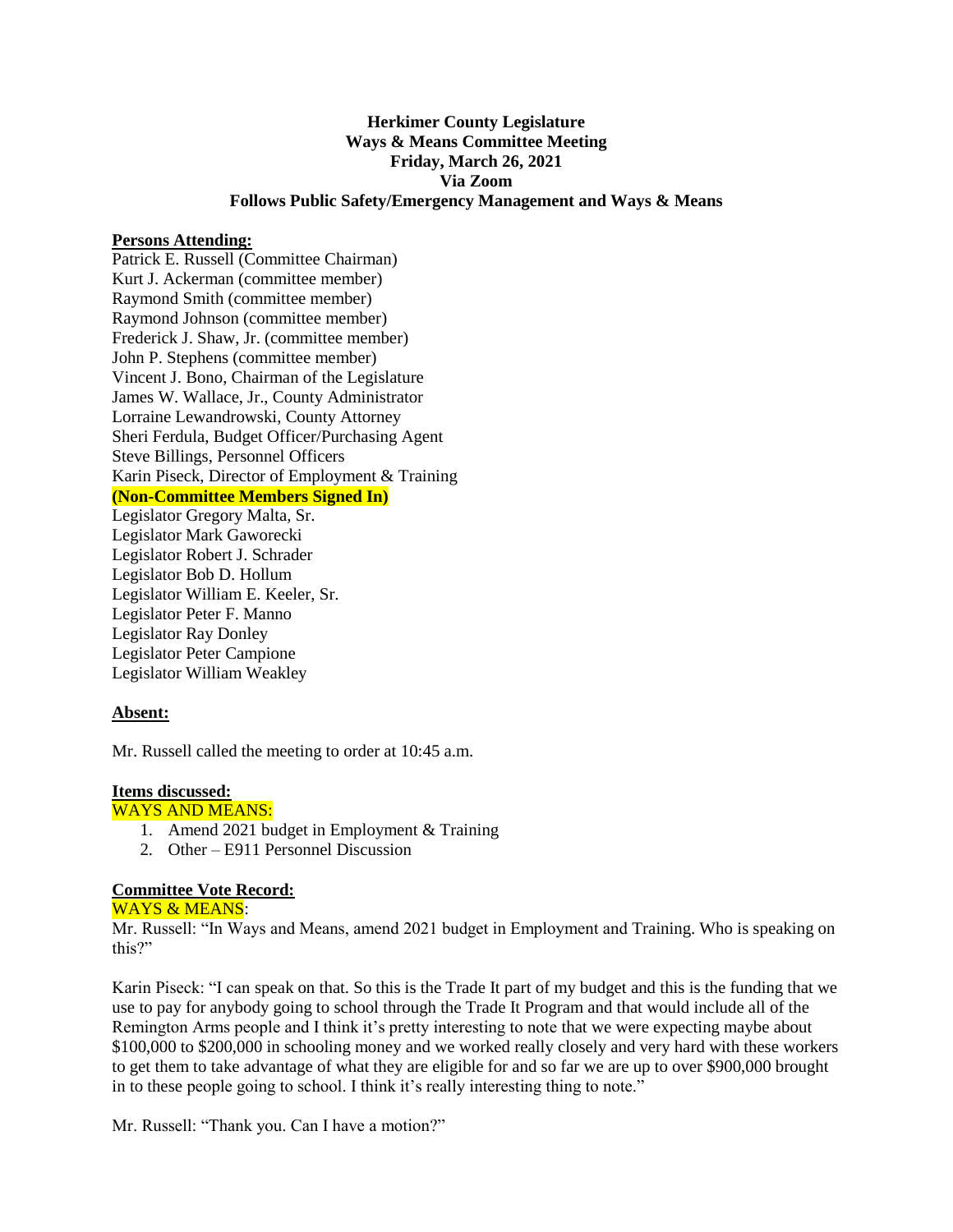Item #1 - On motion of Mr. Smith, seconded by Mr. Shaw, Item #1 was voted on, approved and moved for Resolution. Unanimous. Absent: 1.

Mr. Russell: "We are on other."

Mr. Bono: "Pat, I mentioned earlier that you and I and Ray, Jim, Sheri and John are going to have meeting. Is there any quick discussion on any projects that you may want brought up with this COVID Relief money? And Jim, do you just want to give a brief breakdown of what you and Sheri came up with so far?"

Jim Wallace: "What I will present to the group, and I have talked with Jim and Pat about it, about \$700,000 in equipment for Highway, \$11.6 million for roads and Highway, \$4.5 million for bridges and Highway, \$2 million for Sheriff's building, \$500,000 to knock down the old jail, parking lot at the College, \$4.5 million, softball ball fields, baseball fields \$3.1 million and \$2.9 million. We have been using, and I think Jim has been doing the same thing, we have been using what they had for the last CARES Act and we think between the Sheriffs' Salaries, Public Health Salaries, 911 Salaries and a few others, Office for the Aging and a few other departments. Along with I think over a million, Tim, Sheri and I talked about revenues we didn't get. There is a possibility of sales tax even though we have kind of broke even, there was three or four categories we lost money. That may be eligible. That would bring us to six or seven million dollars that we would be able to get right back into the coffers right away out of the \$11.9 million and then you guys would be able to do whatever you wanted to do with that money. Did I confuse you? This is a wish list. You guys make the decision. We are just throwing things out that we have heard talked about over the last couple of years."

Mr. Bono: "There are other projects too. Like the Broadband we talked about. That would go a long way in helping people. It's a possibility of water lines, infrastructure, water, sewer, things like that."

Mr. Ackerman: "Jim Bono, isn't there an initiative now for Broadband going on across the State and County. I see they are putting poles up everywhere. Over on Higby and somewhere else. Who is funding that initiative? Is that Federal or State?"

Mr. Bono: "I am unaware of that. I know it is just maybe on the private sector. I know they are doing it in my town. To be honest with you they are going up the street from me and up in the back hills but I don't think that is State or Federal funding. I think it's just Spectrum or whoever."

Jim Wallace: "I think they are doing that in Manheim as well."

Mr. Ackerman: "There is an initiative but I know they just went up by Deerfield, up north and they put up Broadband out that way too. I thought it was like a State or Federal grant that was out there."

Mr. Bono: "We will find out but this study will give us a better handle on what's out there, what is being proposed, what isn't but to get up in like Ohio, Poland, Webb, in the southern portion, Winfield, Columbia, down in that area, it's not being proposed there then maybe that's where it could be used. Anyway, we will put a list together and then we will get the appropriate committees to entertain on how you want to do this."

Jim Wallace: "And we hope within sixty days guys we will have the regulations."

Mr. Shaw: "Isn't one of the Community Foundations doing a study on Broadband also?"

Jim Wallace: "Yes, that is along with Mr. Bono, Mr. Piseck, Myself and two County Planning. They got money from MVEDD and the Community Foundation. That is the study Jim eluded to earlier. That will actually identify, right Jim, where we are missing."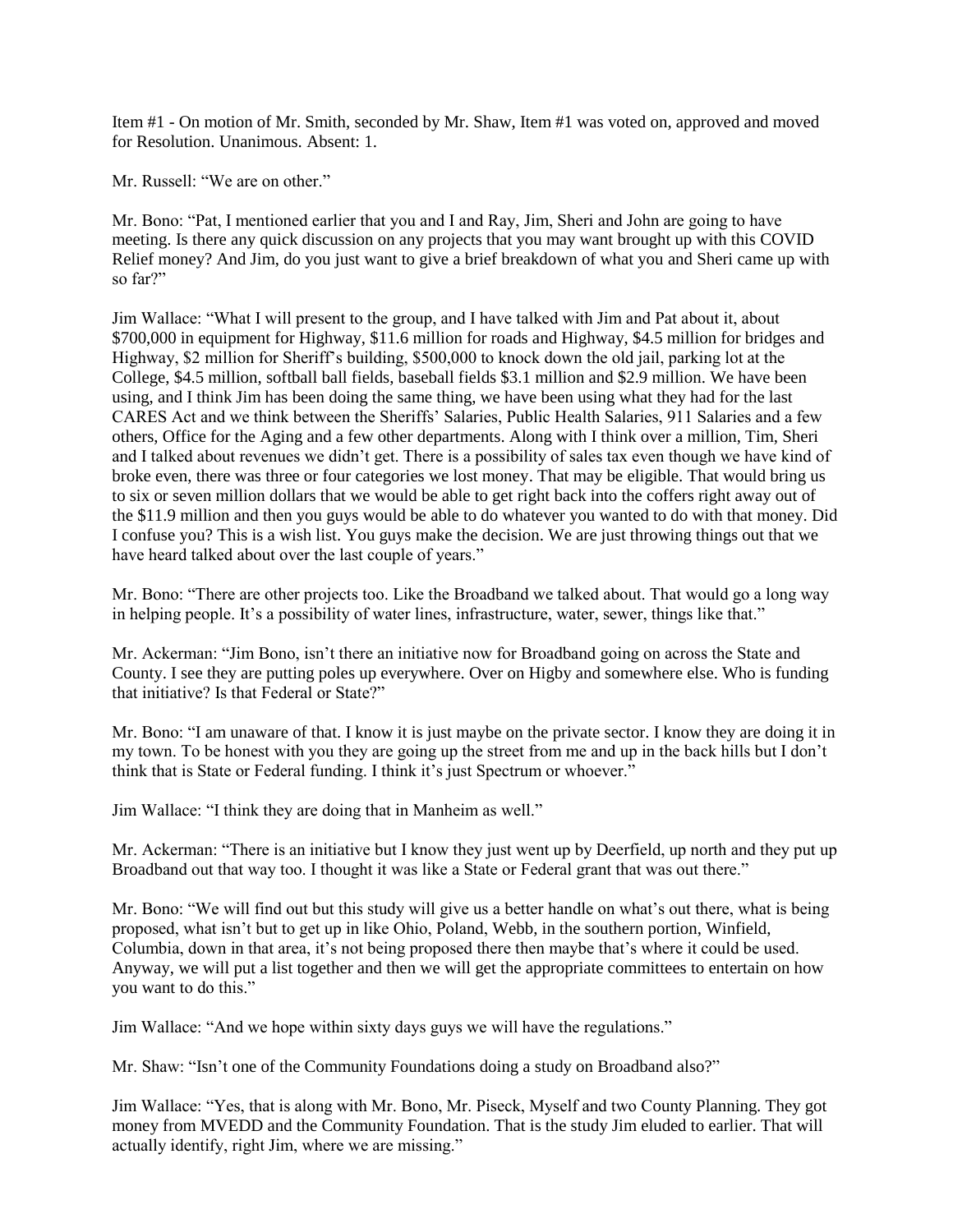Mr. Bono: "Strengths, weaknesses. All of that stuff. Where it is, where it isn't, where it should be but you know with COVID it has created a lot of problems again for education, health and work. A lot of people are working from home now and maybe some from the city or where ever are coming to Herkimer County and are working from their second homes or their primary residence for that matter."

Mr. Shaw: "They are supposed to be talking Broadband on this new infrastructure bill also."

Mr. Bono: "Right. There is four trillion dollars that is going to come out with that so I mean those infrastructure projects for water, sewer and Broadband may be able to be used for…come out of that pot instead of this pot so we will delineate that. Thank you."

Mr. Ackerman: "I have a question. Payment of our taxes when we pay it, money that comes from a grant or it's a Federal grant that everyone keeps referencing that we are not paying for, so when I pay my taxes at the end of the year I can deduct any new initiative that comes in a grant because we are not paying for it? I keep hearing that from everybody on the call. It's grant money, we aren't paying for it."

Mr. Bono: "Okay, then Herkimer County residence will put those programs together fully…"

Jim Wallace: "We'll give it to Oneida County. They can do it."

Mr. Ackerman: "I'm making a point that it is not free money. People need to know."

Mr. Bono: "No one said it was free money. We said it was grant money."

Mr. Ackerman: "I wasn't taking a shot at you Jim. I'm just making a statement."

Mr. Russell: "This is Ways and Means."

Mr. Ackerman: "It's money Pat, it's money."

Mr. Schrader: "Can I ask a question just to put a little bird in everybody's mind here. Maybe with all of that money, maybe we could give each municipality like \$100,000, and I am saying each municipality, to clean up some of their bad properties, to maybe get them back on the roll, you know, clean their community up. Maybe do a County wide \$100,000 to each community to clean up their bad properties."

Mr. Russell: "They are going to be getting their own money."

Jim Wallace: "Herkimer is over a million and so is Ilion. Over a million dollars."

Mr. Schrader: "But as everyone else had bills everyone else did also. I'm just thinking outside the box."

Mr. Russell: "No it's good."

Mr. Gaworecki: "This is Gaworecki. I have a question under other if possible. Every time I go into the County Office Building I get asked about why the hours are switching for only a matter of weeks and they feel it will confuse people and make the scheduling difficult. Could you speak on that please?"

Mr. Russell: "We have done it for many years so I don't know what the issue is but, Jim?"

Jim Wallace: "By contract, Mark, I think you and I have had a brief discussion about this, or email, not really discussion, the fact that the building is open during COVID we had it open 8 a.m. to 4 p.m. and I would talk with Jimmy and Pat and I think it's time to open. We are hoping DMV will be open soon and our hours are 8 a.m. to 5 p.m. and we have an awful lot of people Mark who like 8 a.m. to 4 p.m. and we